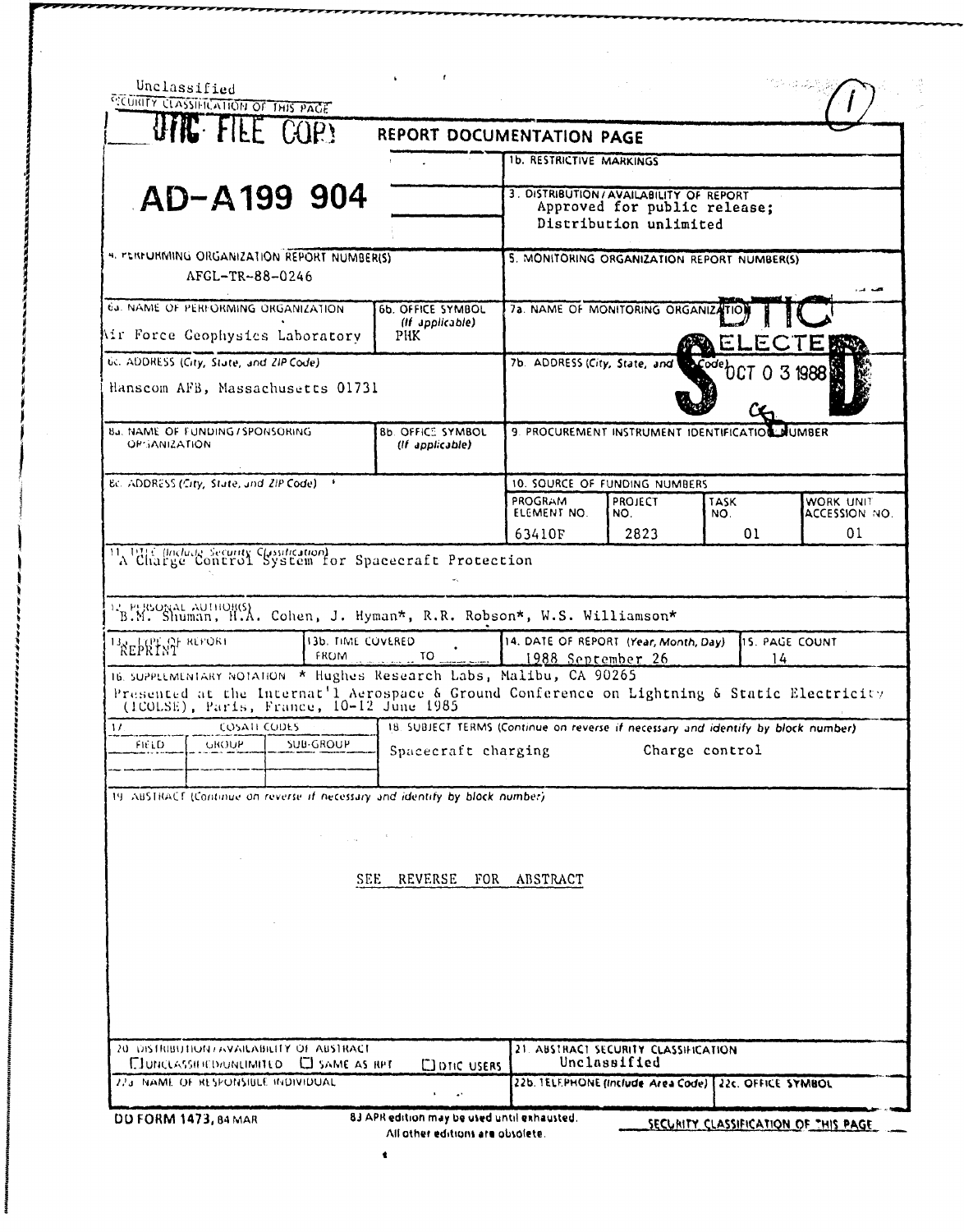An autonomous system to detect both absolute and differential spacecraft charging aboard high altitude satellites, and to reduce those potentials before hazardous arcing levels are reached, is now being developed. under the Air Force program on Space Systems Environmental Interactions Technology. by Operation of the system is based on the empirical results of the Space Test Program SCATHA (P78-2) and NASA ATS-6 satellites, both of which successfully demonstrated the principle of safely reducing spacecraft charging levels by the emission of a low energy neutral plasma--effectively shorting the spacecraft and charged dielectric surfaces to the ambient space plasma. **The** Charge Control System now being designed and built at Hughes Research Laboratories in Malibu, CA.> will utilize a xenon-based plasma source capable of igniting within one second, and capable of emitting a quasi-neutral plasma containing more than 1 mA of ions. The spacecraft charging level will be detected by sensors similar to those that operated aboard SCATHA.) Satellite frame potential (relative to the ambient space plasma) will be determined by an electrostatic analyzer capable of detecting both ions and electrons in the energy range 50eV-20 keV. Differential charging (relative to spacecraft frame ground) will be determined by a surface potential monitor utilizing two different dielectric surfaces, and covering a range of  $\pm$  20 kV with a response time of one second. A transient pulse monitor will detect the presence of exterior spacecraft arcing by measuring its near-field electromagnetic radiation.<sup>3</sup> Automatic operation of the system will be accomplished by a microprocessor controller which will interpret the sensor data and activate the plasma source when predetermined threshold levels are exceeded. With a gas supply for more than 2000 hours of operation in space, the system may be expected to provide on-orbit spacecraft protection for up to 10 years. The system will be completed by the end of 1987, and is expected to be flight-tested at geosynchronous orbit in the 1988-1992 time period.

 $\begin{array}{l} \mathbf{F} = \mathbf{F} \mathbf{F} \left( \mathbf{F} \right) \left( \mathbf{F} \right) \left( \mathbf{F} \right) \left( \mathbf{F} \right) \left( \mathbf{F} \right) \mathbf{F} \left( \mathbf{F} \right) \mathbf{F} \left( \mathbf{F} \right) \mathbf{F} \left( \mathbf{F} \right) \mathbf{F} \left( \mathbf{F} \right) \mathbf{F} \left( \mathbf{F} \right) \mathbf{F} \left( \mathbf{F} \right) \mathbf{F} \left( \mathbf{F} \right) \mathbf{F} \left$ A.  $\mathcal{O}(\varepsilon)$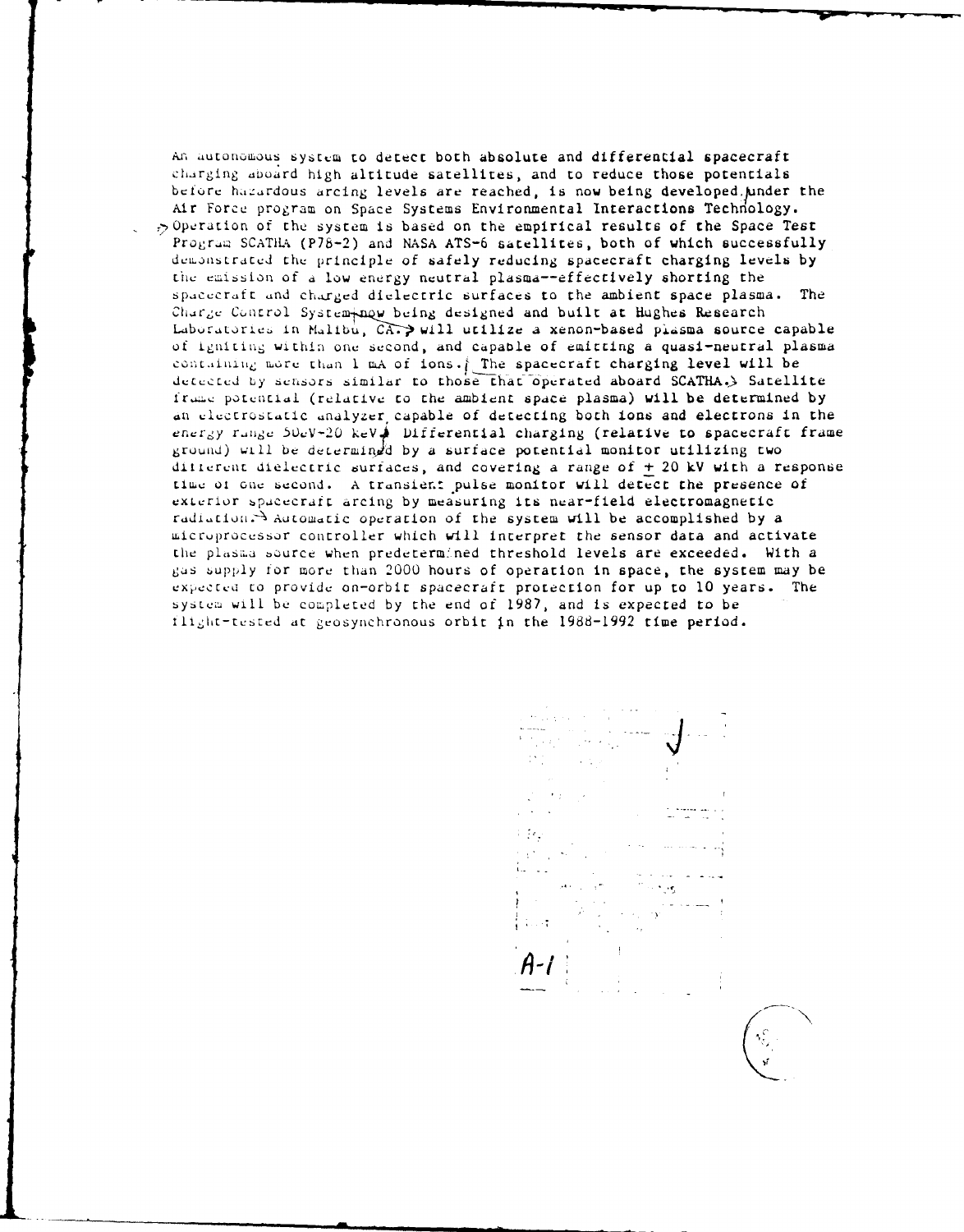$\sim$   $\sim$   $\sim$   $\sim$  6 渝王

A Charge Control System for Spacecraft Protection B.M. Shuman and H.A. Cohen Air Force Geophysics Laboratory, Hanscom AFB, MA 01731

J. Hyman, R.R. Robson, and W.S. Williamson Hughes Research Laboratories, Malibu, CA 90265

An autonomous system to detect both absolute and differential spacecraft charging aboard high altitude satellites, and to reduce those potentials before hazardous arcing levels are reached, is now being developed under the Air Force program on Space Systems Environmental Interactions Technology. Operation of the system is based on the empirical results of the Space Test Program SCATHA (P78-2) and NASA ATS-6 satellites, both of which successfully demonstrated the principle of safely reducing spacecraft charging levels by the emission of a low energy neutral plasma--effectively shorting the spacecraft and charged dielectric surfaces to the ambient space plasma. The Charge Control System now being designed and built at Hughes Research Laboratories in Malibu, CA., will utilize a xenon-based plasma source capable of igniting within one second, and capable of emitting a quasi-neutral plasma containing more than **I** mA of ions. The spacecraft charging level will be detected by sensors similar to those that operated aboard SCATHA. Satellite frame potential (relative to the ambient space plasma) will be determined by an electrostatic analyzer capable of detecting both ions and electrons in the energy range SOeV-20 keV. Differential charging (relative to spacecraft frame ground) will be determined by a surface potential monitor utilizing two different dielectric surfaces, and covering a range of + 20 kV with a response time of one second. A transient pulse monitor will detect the presence of exterior spacecraft arcing by measuring its near-field electromagnetic radiation. Automatic operation of the system will be accomplished by a microprocessor controller which will interpret the sensor data and activate the plasma source when predetermined threshold levels are exceeded. With a gas supply for more than 2000 hours of operation in space, the system may be expected to provide on-orbit spacecraft protection for up to **10** years. The system will be completed by the end of 1987, and is expected to be flight-tested at geosynchronous orbit in the 1988-1992 time period.

## **88 9 30 054**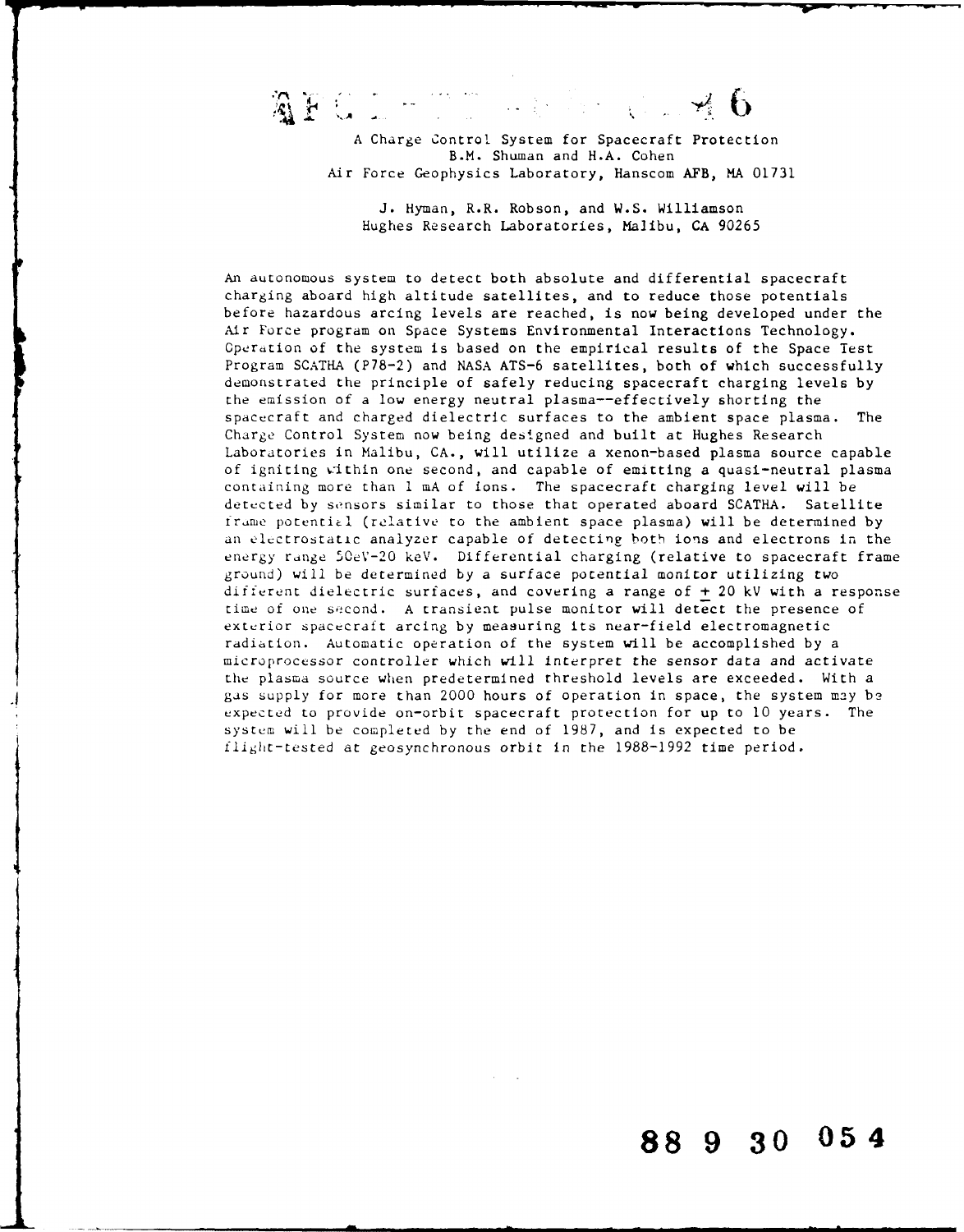INTRODUCTION: It is not necessary to go back much more than a dozen years to get to the earliest identification of the spacecraft charging problem--to 1972 when DeForest [1] published his experimental results from ATS-5 at geosynchronous orbit where he was flying a charged particle detector. During eclipse of the spacecraft by the earth he noticed abrupt dropouts in both low energy electrons and protons, which led him to conclude that the spacecraft was charging to several thousands of volts. Since then a number of spacecraft anomalies have been observed at geosynchronous orbit, predominantly in the midnight to dawn local time sector, and many of these have been attributed to spacecraft charging. A natural mechanism for charging satellites at geosynchronous orbit exists during magnetic substorm conditions. Then the plasma sheet, wnich contains enetgctic electrons, is swept inward rrom the earth's magnetotail, enveloping the spacecraft. Bombarded by energetic electrons, the satellite charges up until a steady-state condition is achieved where the currents to and from the spacecraft are balanced. At that time the voltage level of the vehicle may be comparable to the energy of the impinging electrons; levels of 8 keV can be reached quite readily in this way. (The highest observed value occurred during eclipse in Oct, 1975, when ATS-6 was shown to charge to - 19,000 volts). Dielectric surfaces on the spacecraft can charge at different rates than the vehicle frame ground so that substantial differential charging can be achieved. When this results in arcing on the exterior surface of the spacecraft, optical surfaces can be damaged, thermal blankets can be eroded, and further, the arcs can couple into the command and data lines of the satellite causing false signals, triggering erratic communds, and even destroying solid-state electronics.

**by** 1979 th. U.S. Air Force launched the SCATHA or Spacecraft Charging at HIgh Altitude satellite to near geosynchronous orbit specifically to investigate this problem. The spacecraft was equipped with a full range of sensors to determine the spacecraft state-of-charge as well as the background conditions in space when the charging occurred [2]. Also on board were the Air Force Geophysics Laboratory (AFGL) active experiments - the electron gun and the satellite positive ion beam system (SPIBS)  $-$  which could be used to swing the potential of the satellire either positive or negative on command. One of the alternate operating modes of the SPIBS ion gun was simply as a neutral plasma source, and that proved to be the safest and most effective method of reducing both absolute and differential charging on the satellite. These SCATHA results  $[3]$ , as well as those from the NASA ATS-6 satellite  $[4]$ using a cesium plasma bridge neutralizer, have shown that a charged spacecraft, and the dielectric surfaces on it, could be safely discharged by emitting a very low energy  $(50 eV)$  neutral plasma  $-$  in effect "shorting" the spacecraft to the ambient plasma before dangerous charging levels could be reached. This technique forms the basis for our Flight Model Discharge System (FMDS), which is an active charge control system for satellites that will opcrate automatically in space.

SYSTEM DESCRIPTION: A block diagram of the system is shown in Fig **1.** The sensors to detect the spacecraft charging level are basically similar to those that flew on SCATHA, and are comprised of a proton/electron electrostatic analyzer, a surface potential monitor, and a transient pulse monitor. Their outputs are fed to a microprocessor controller, which contains the algorithms to interpret the sensor data, and which determines when the pre-set threshold charging levels have been reached. It then activates the iow energy plasma source to discharge the spacecraft. The plasma source is the "heart" of the system -- it will produce up to 1 mA of neutral xenon plasma with energy less than 50 eV, and it will do so within 1 second of being commanded to by the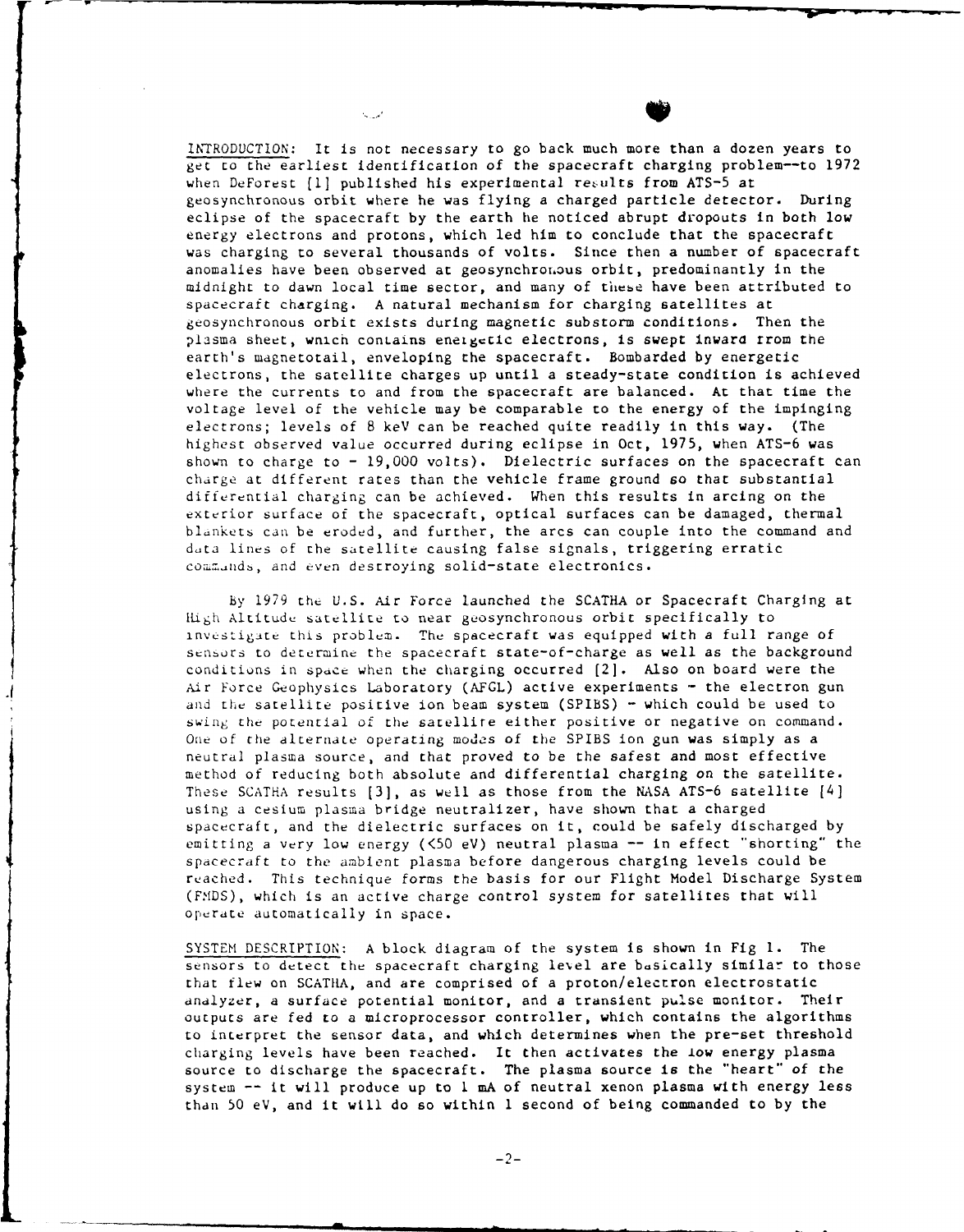controller. The controller is the "brains" of the system that coordinates its autonomous operation. It's an 8-bit microprocessor, the 80C85RH, which is a radiation-hardened version for space applications. The electrostatic analyzer detects incoming protons and electrons in 16 adjacent energy channels from 50 eV to 20 keV to provide a measure of the absolute charging of the spacecraft and also to characterize ambient conditions in space that may be conducive to spacecraft charging. Since a negatively charged satellite will accelerate ambient protons up to its potential, the lowest energy channel at which sizeable fluxes of protons are detected would correspond to the absolute charging level of the spacecraft (i.e. relative to the ambient plasma in space). The electron spectrum can provide a predictive capability when an empirical criterion due to Olsen [5] is applied -- namely, when the flux of electrons of energy greater than **10** keV exceeds **10** pA/cm , spacecraft charging is likely to occur. The surface potential monitor measures the differential spacecraft charging (i.e. the potential developed on insulating surfaces relative to spacecraft frame ground). Essentially, the back surface voltage of a charged dielectric samnle (say kapton, solar cell cover glass, etc.) is measured with an electric field sensor, and that in turn is translated into a front surface potential bv means of a prior vacuum chamber calibration. The transient pulse monitor detects arc discharges occurring on the external surface of the spacecraft by counting the pulses and measuring the maximum amplitude and pulse width of the radiated electromagnetic noise bursts. The combination of these three different sensors will provide a good indication of the state of spacecraft charging, but any one alone (by exceeding a present threshold) will be able, via the controller, to activate the plasma source and reduce the charging.

The configuration of the charge control system, as it is currently conceived, is shown in Fig. 2. The 2-liter tank contains xenon gas at 800 pounds per square inch pressure,.equivalent to approximately **100** liters at standard temperature and pressure. The gas is fed to the plasma source through a series of valves and regulators maintaining a xenon flowrate to the source of 0.5 standard cubic centimeters per minute. The gas supply is sufficient for more than 2000 hours of operation. The purpose of having two surface potential monitors is to allow for two different dielectrics in atteapting to "match" the predominant spacecraft surfaces. Not shown in the figure is the second of two transient pulse monitor antennas, each an aluminum disk 123 square cm in area, about 12.5 cm in diameter, one mounted in the cover plate facing the outside, and the other fixed on the underside of the base mounting plate looking toward the inside of the spacecraft.

The cycling time for the surface potential monitors and the transient pulse monitor are each one measurement per second. The electrostatic analyzer sweep time can be set by ground command for  $1,4,8$  or 16 seconds for a full scan across the 20 keV energy spectrum, and is set for the smallest period that provides a satisfactory particle count rate. Even when requiring that a mIasurement exceed the pre-set charging threshold for three successive times (to minimize false alarms), the system response time from the first instance of exceeding the charging threshold to the emission of neutral plasma to discharge the spacecraft can be as little as 5 seconds.

PLASMA SOURCE: Considering the key components of the system in somewhat more detail, a schematic drawing of the plasma source is shown in Fig 3. This is a hollow cathode device whose major features are the thin-walled tantalum cathode tube, a two-metal rolled foil insert of rhenium and platinum impregrated with a barium carbonate low-work-function emissive compound, a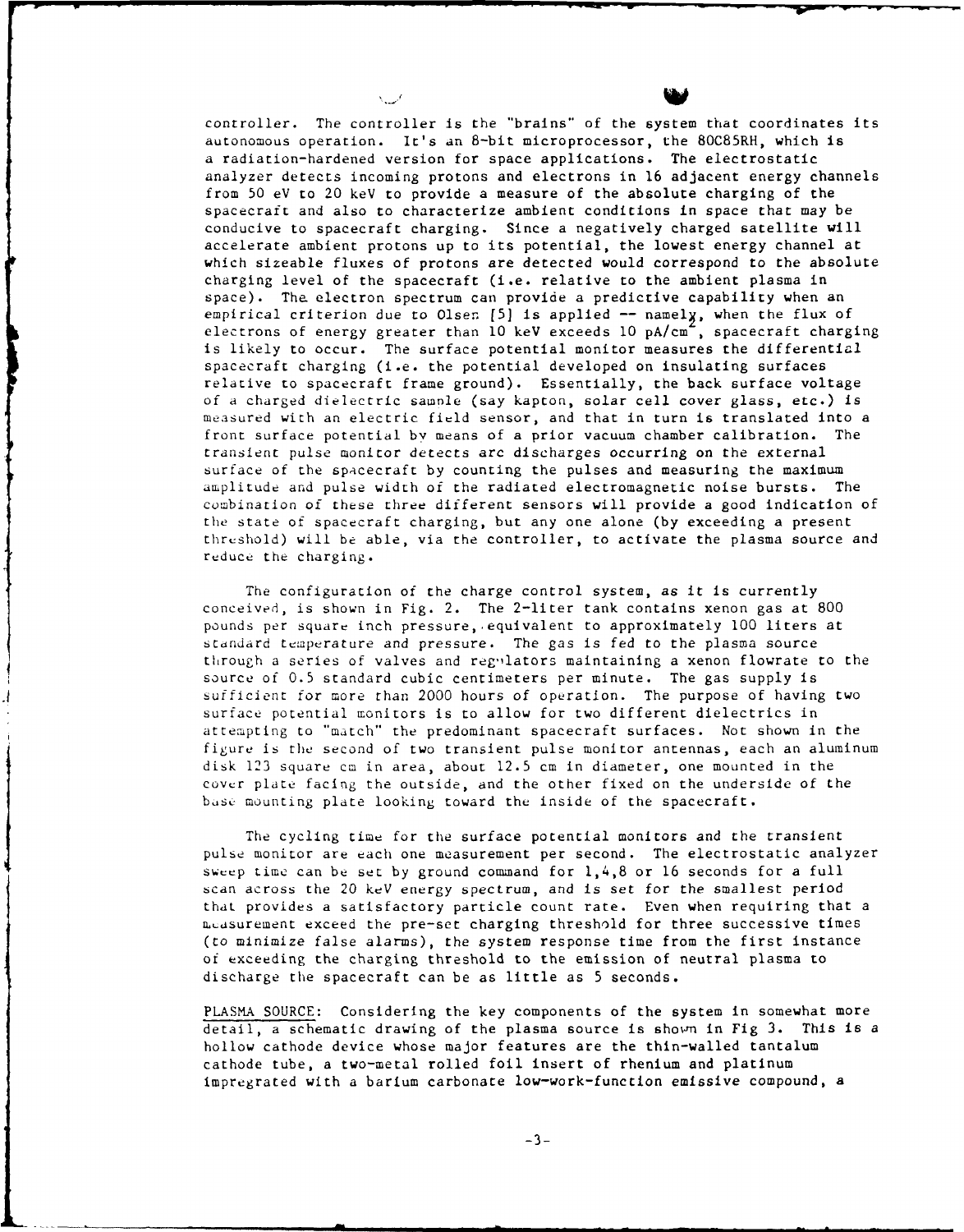tungsten cathode tip, a keeper electrode which acts as an accessory anode, two azimuthal rings of samarium cobalt magnets which provide a divergent axial magnetic field (in fact a cusp field between the cathode tip and the anode plate), the anode at the top of the discharge chamber, and beyond that a grounded plate at cathode (common) potential. Common potential is connected to spacecraft ground through current detectors which measure the plasma-source net emission current.

In operation neutral xenon gas is fed into the discharge chamber through the cathode tube. Initially, to guarantee fast ignition, a brief burst of xenon gas at.high pressure (several hundred Torr) is admitted, and approximately 1000 volts is applied between the keeper and cathode. The arc heats the foil insert to hollow-cathode ignition temperature (about 900<sup>°</sup>C) in less than a millisecond, and the discharge transitions from arc to hollow-cathode mode. Electrons are emitted thermionically from the low-work-function-coated foil insert in the cathode tube, and then pass through the cathode orifice into the main discharge chamber. In this region, the configuration **of** the strong magnetic field limits their direct access to the anode, but they do diffuse there by means of collisions. Many of these collisions are with reutral xenon atoms, resulting in the formation of new electron-ion pairs. Ions formed in the discharge chamber follow electric field lines to the cathode-potential surfaces -- at the upstream end of the discharge chamber they bombard the cathode itself, maintaining the proper operating temperature; at the downstream end many of the xenon ions leave the plasma source through the apertures in the anode and ground screen. Electrons also leave the source through these apertures at whatever rate is required to maintain the overall spacecraft/plasma source charge and current balance. (This balance is achieved automatically by the basic properties of the plasma discharge). Ion currents of up to lmA can be produced in this manner, and if required they may be throttled back to lesser amounts by controlling the keeper power supply. Normal operation of the plasma source will require about 12 watts of spacecraft power, but it will be on only a few percent of the time.

**THEFT** 

ELECTROSTATIC ANALYZER: Actual vehicle potential (i.e. frame potential relative to space potential) is determined by the data from an electrostatic eanlyzer (ESA) which measures the distribution of ion and electron energies which are incident on the spacecraft. The basic design of the ESA assembly is shown in Fig 4. Incident particles must pass through the cylindrical plate analyzer section in order to reach the channeltron (channel electron multiplier) and be counted. By stepping a specific sequence of voltages (up to \*200V) across the plates, the analyzer essentially selects out particular energy bands of particles that will be transmitted in the proper curved trajectory to enter the channeltron aperture. There is one background channel and 15 logarithmically spaced energy channels (for ions and electrons each) to cover the range of 50eV to 20keV. A **50V** bias **(+** for protons, and - for electrons) is applied to a grid at the exit collimator to prevent entry of particles from the plasma source. There is also a 500V post-acceleration bias (this time - for protons, and **+** for electrons) applied to the channeltron funnel to increase detector efficiency for low energy particles. The energy resolution of each channel ( $\triangle E/Eo$ ) is approximately 39%, and the geometric factor is 6 X **10-** cm -sr. Sweep times of 1,4,8, and 16 seconds are possible, selected by ground command, to insure adequate count statistics in each energy bin.

Interpretation of the ion-spectrum in terms of the level of spacecraft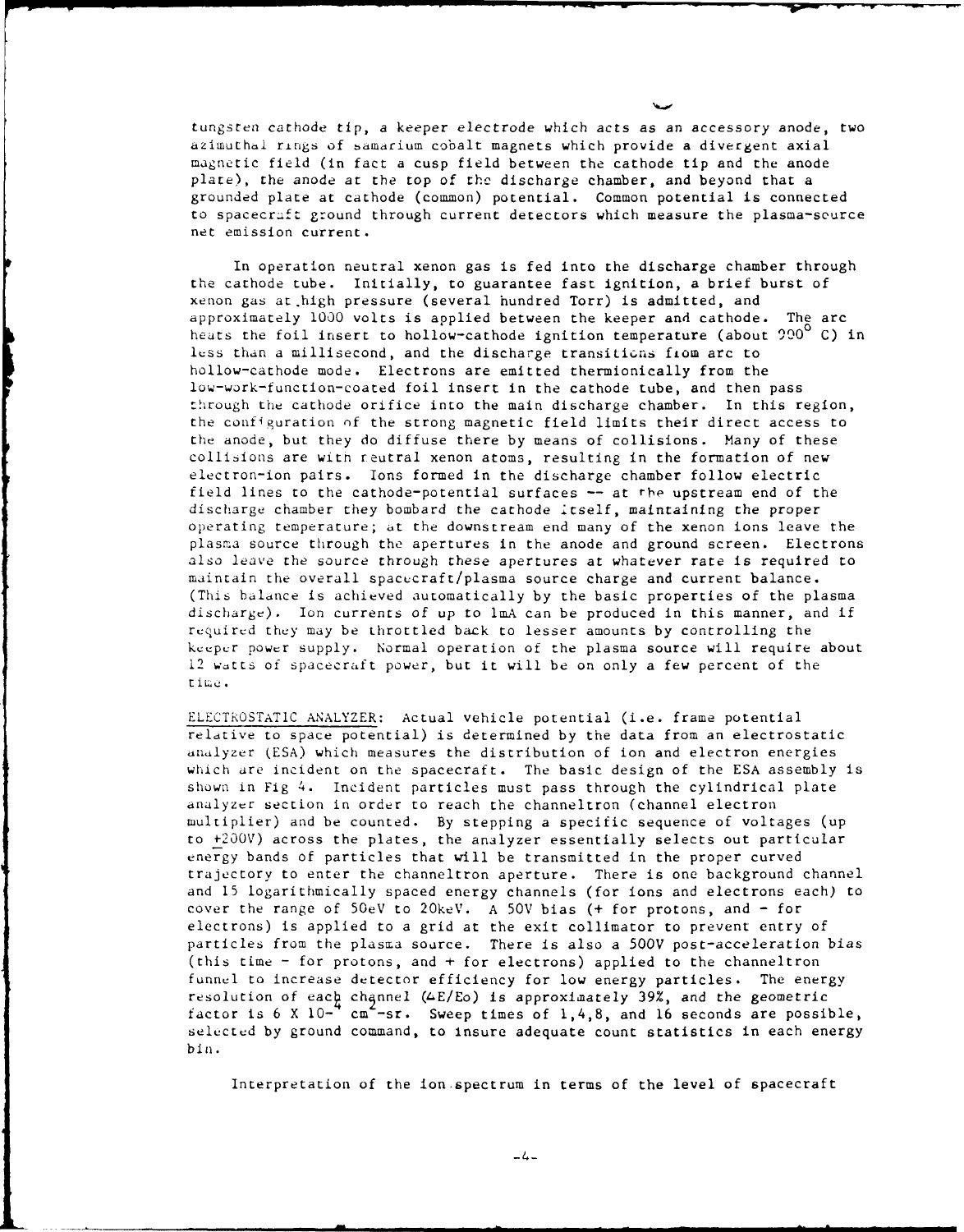charging is accomplished in the controller using the "distribution function aiguriLhm" (DFA) devised **by** Spiegel ad Cohen **[6].** Essentially, this algorithm examines adjacent ESA energy channels to find an abrupt increase in ion counts from one channel to the next. The algorithm calculates the difference of counts between adjacent channels and determines whether this difference is both large enough and of adequate statistical significance to indicate a shift in vehicle potential. The characteristic sharp edge in the ion energy spectrum, below which there would ideally be few ion counts, is taken to be the potential between the spacecraft frame and local space plasma. The DFA has been "tested" against a data base of approximately 10,000 individual ESA spectra from the SC9 experiment aboard SCATHA, and for a charging level of -500V performed to better than 98% compared with spacecraft potential estimates obtained by visually reading the spectrograms.

SURFACE POTENTIAL MONITOR: In order to detect the differential charging of dielectric surfaces on the spacecraft, the system includes a surface potential monitor (SPM) -- actually two of them in order to have two different dielectrics with which to "match" the characteristic exterior surface dielectrics on the vehicle. One of the main factors in the design of the SPM is the requirement ot not altering the charge buildup of ions or electrons on the dielectric material due to the measurement itself. Because of this an electric field sensing device is typically used. Our SPM is based on the NASA Lewis surface voltage sensor designed by Sturman [7], and is shown in Fig. 5. The collector plate with the charged dielectric material on its surface is insulated from the rest of the instrument by a ring of Delrin. No electrical connection is made to this electrode. Sensing of the field is done by a vibrating electrode driven by a tuning fork. Directly above the sensing electrode is an aperture plate containing a hole through which it can "see" the electrostatic field created by the charge on the collector plate. As it vibrates, the sensing electrode generates a displacement current that is proportiondl to the net field, and at the vibration frequency. The phase of this signal is determined by the polarity of the net field. The field at the sensing electrode is nulled to zero by driving the aperture plate to a voltage inversely proportional to that producing the field. By proper selection of the geometry, particularly the hole size in the aperture plate, this attenuation constant can be selected to allow for nulling the maximum field with a maximum of **10** volts applied to the aperture plate electrode. Several modifications to the basic NASA design involve adding a second compensating electrode with a concentric aperture, but of different size. This allows for automatic range switching to full-scale ranges of 0 to + 2kV and 0 to + 20kV. Also, an additional grounded shield electrode is installed between thecompensating electrode (aperture plate) and the sensing electrode. This prevents any spurious coupling of the electric field emerging from the compensating electrode into the sensing electrode leads. It also makes the instrument's calibration less critically dependent on the centering of the sensing electrode relative to the apertures in the compensating electrodes.

TRANSIENT PULSE MONITOR: The essential problem in detecting the arcs that may result from spacecraft charging is in discriminating between their signals and those due to spacecraft circuit transients. At the moment we know of no unique characteristics in the arc signal that would allow for a single sensor to discriminate between an arc and spacecraft-eenerated noise. However, if we use two sensors, one looking external to the spacecraft and one internal, and we assume that the spacecraft will act as an imperfect Faraday shield between the two sensors, then for a spacecraft surface arc we can expect that the signal amplitude received at the external sensor will be significantly greater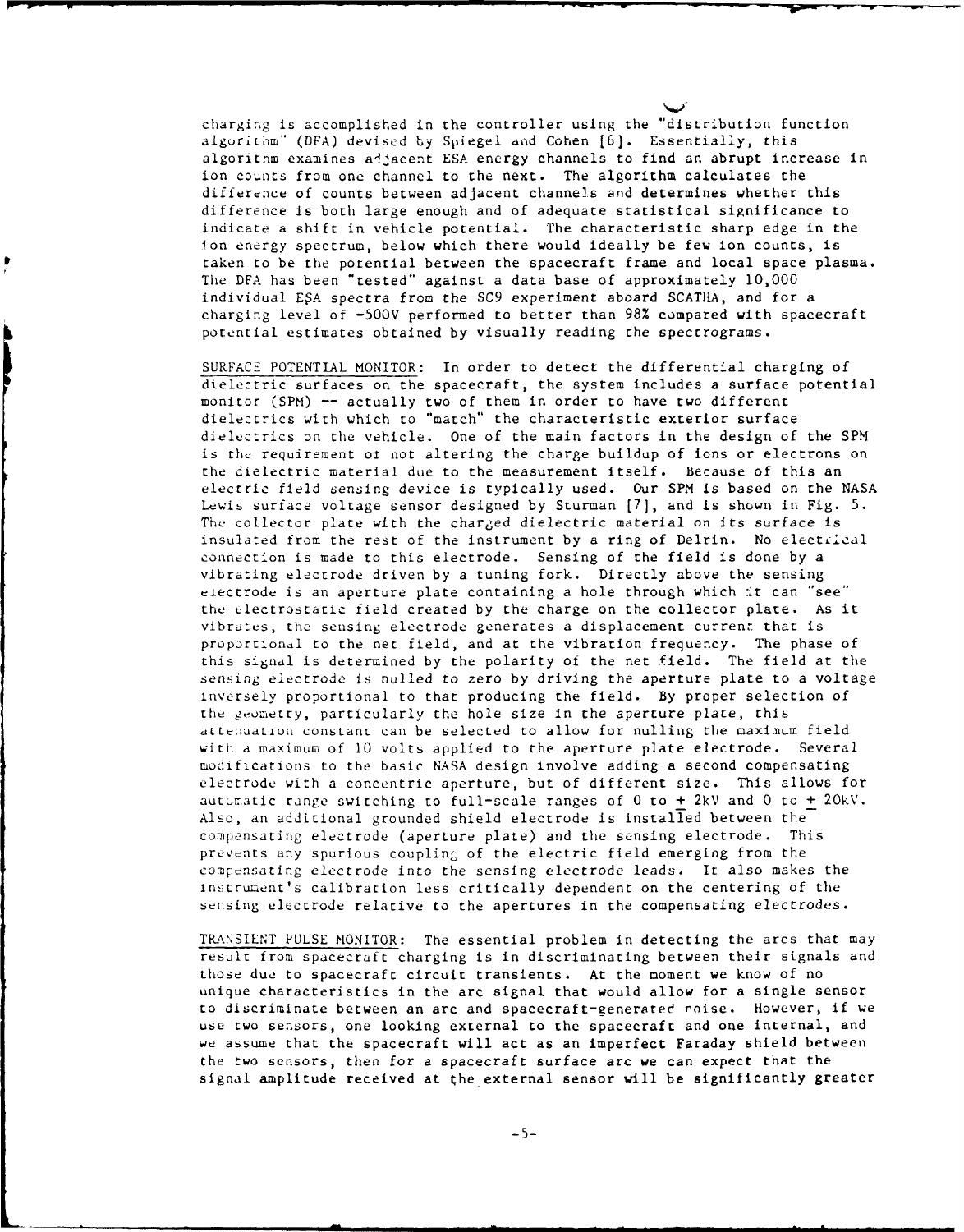than that received at the internal sensor. Using the electrostatic field of the arc, which can be detected by capacitive coupling to an electrometer plate, experimental results at JAYCOR (M. Treadaway, private communication, 1984) have shown that the external to internal amplitude ratio can be between **10** and **100** to **1.** This is the basis for our using two signal sensors, internal and external, which both detect the electrostatic field of the arc. The sensor is shown in Fig. 6, and consists of a 123  $cm<sup>2</sup>$  plate driving a buffer amplifier with a bandwidth of about 250 Hz through 70 MHz. The sensor/buffer acts as a capacitive potential divider from the electrostatic field of the arc to the spacecraft frame. Two scaling input capacitors to ground are selected by a relay to provide two dynamic ranges of **10** to 300 V/m and 300 to 10,000 V/m. The buffer drives analog circuits which detect positive and negative pulses above a commandable threshold setpoint, the pulse width of signals above threshold, and the positive and negative peak amplitudes. Pulse counts are limited to once per millisecond to protect against ringing. There are two dynamic pulse width ranges, one scaled for 0 to  $0.3\nu$  sec and the other for 0 to 10,-sec. The analog signals are converted to digital data and stored in memory under control of a small dedicated microprocessor, which also contains algorithms for interpretation of the data.

Þ

CONTROLLER: The controller design employs two separate 80C85RH microprocessors: one services the ESA, producing a "vehicle potential" signal; the second, the "master" microprocessor, serves functions of operating the plasma source, maintaining command and telemetry contact with the spacecraft, and determining when to activate the plasma source (based on inputs from the TPM, ESA processor, and SPMs). This two-processor approach is required because of the heavy computational load imposed by processing ESA spectra to determine the vehicle potential. Electrically alterable read-only memory (EAROM) is used instead of the combination of ROM and RAM for containing default set points, logic decision thresholds, and the oprating algorithms themselves. Advantages of this approach are that the amount of RAM required is minimized; the probability of bitflip - generated hazards to the system is reduced; virtually all parts of the software can be rewritten from the ground, rather than just selected set points; and a system reset or powcr outage will not cause unwanted default set points to reappear. The software is written in a high-level compiled language (C), which facilitates code maintenance and produces fast and comparatively efficient code. A watchdog timer is included in the controller hardware to guard against loss of processor control which might occur as a result of a processor soft error or a coding error. The watchdog timer is set by an executive routine each time the processor is interrupted (once per second). If the watchdog timer is not reset after 4 seconds, it resets the processor, causing a complete controller reinitialization and software restart.

SUMMARY: A summary of the charge control system physical characteristics is shown in Fig. 7. The system is now being designed and built under contract to the Air Force by Hughes Research Laboratories of Malibu, California. The breadboard model of the system has already been fabricated and successfully demonstrated. The flight units are scheduled for delivery by December, 1987. Prior to that they will undergo qualification tests in a "simulated charging environment" in addition to the normal shock, vibration, and thermal tests. They will be operated in a vacuum chamber at 5 X 10  $'$  Torr; bombarded by energetic electrons in the range  $0-30keV$ , and protons in the range  $0-15keV$ ; and illuminated (or eclipsed) from a UV source. However, true qualification of the system can only be obtained aboard an operating spacecraft, preferably at geosynchronous orbit or beyond. We are now looking for just such a testflight for the 1988 to 1992 time frame.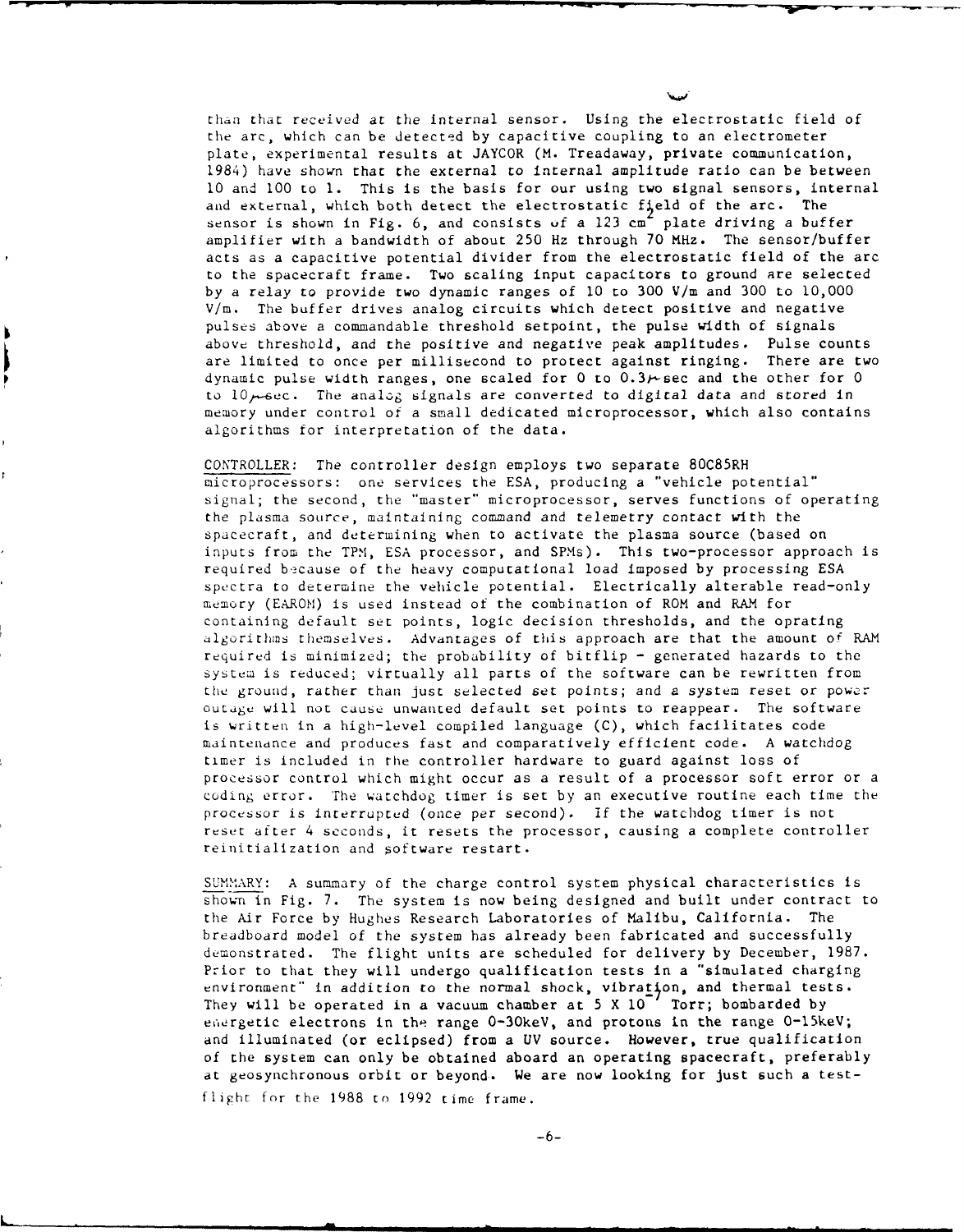### References

**1.** DeForest, S.E., Spacecraft Charging at Synchronous Orbit, J. Geophys. Res., 77, 651-659, Feb., 1972.

 $\pmb{\cdot}$ Í

2. Stevens, J.R., and A.L. Vampola, Description of the Space Test Program P78-2 Spacecraft and Payloads, SAMSO TR-78-24, 1978.

3. Cohen, H.A:, and S. Lai, Discharging the P78-2 Satellite Using Ions and Electrons, Paper No. AIAA-82-0266, presented at the AIAA 20th Aerospace Sciences Meeting, Orlando, Florida, January, 1982.

4. Purvis, C.K., and R.O. Bartlett, Active Control of Spacecraft Charging, Space Systems and Their Interactions with Earth's Space Environment, Progress in Astronautics and Aeronautics, Vol 71, edited by h.B. Garrett and C.Y. Pike, **AIAA,** New York, 299-317, 1980.

5. Olsen, R.C., A Threshold Effect for Spacecraft Charging, **J.** Ceophy. Res., **88,** 493-499, Jan., 1983.

**0.** Spiegel, S.L., and H.A. Cohen, Real Time, Automatic Vehicle Potential Determination from ESA Measurements. Part II: The Distribution Function Algorithm, AFGL-TR-85-0103 (II), May, 1985.

7. Sturman, J.C.<sub>:</sub> Development and Design of Three Monitoring Instruments for Spacecraft Charging, NASA Technical Paper 1800, Sept., 1981.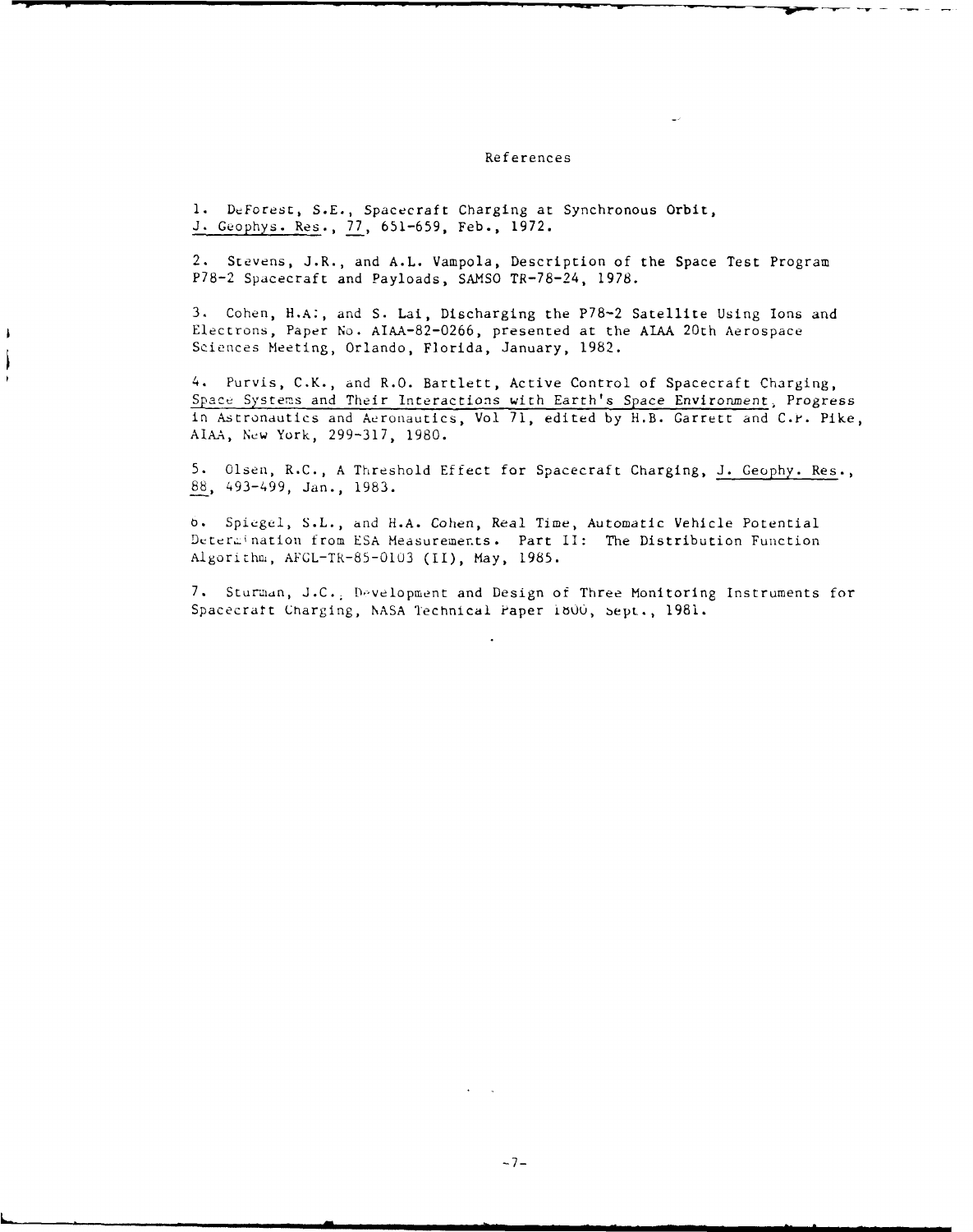## FLIGHT MODEL DISCHARGE SYSTEM

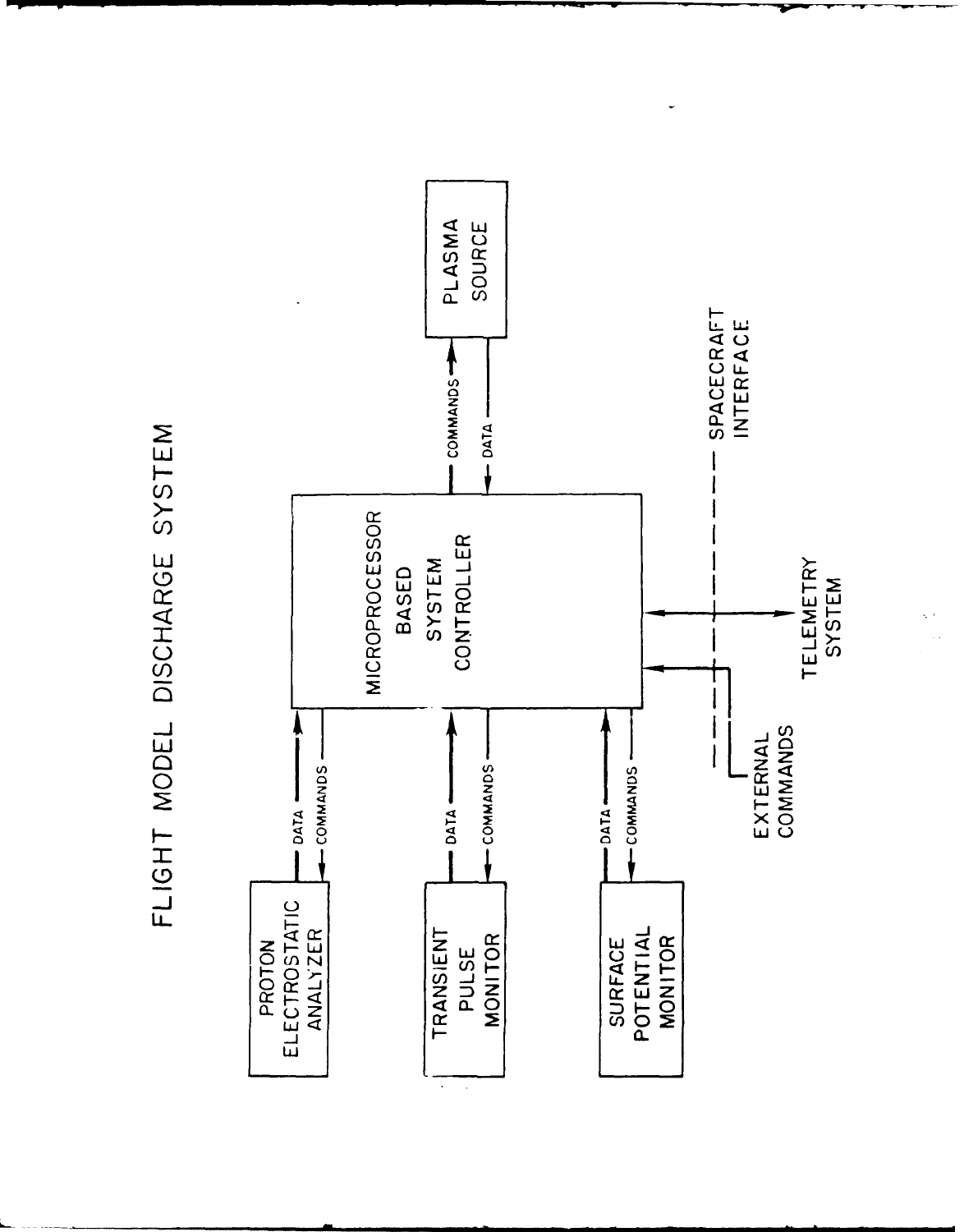# CHARGE CONTROL SYSTEM



 $\frac{1}{2}$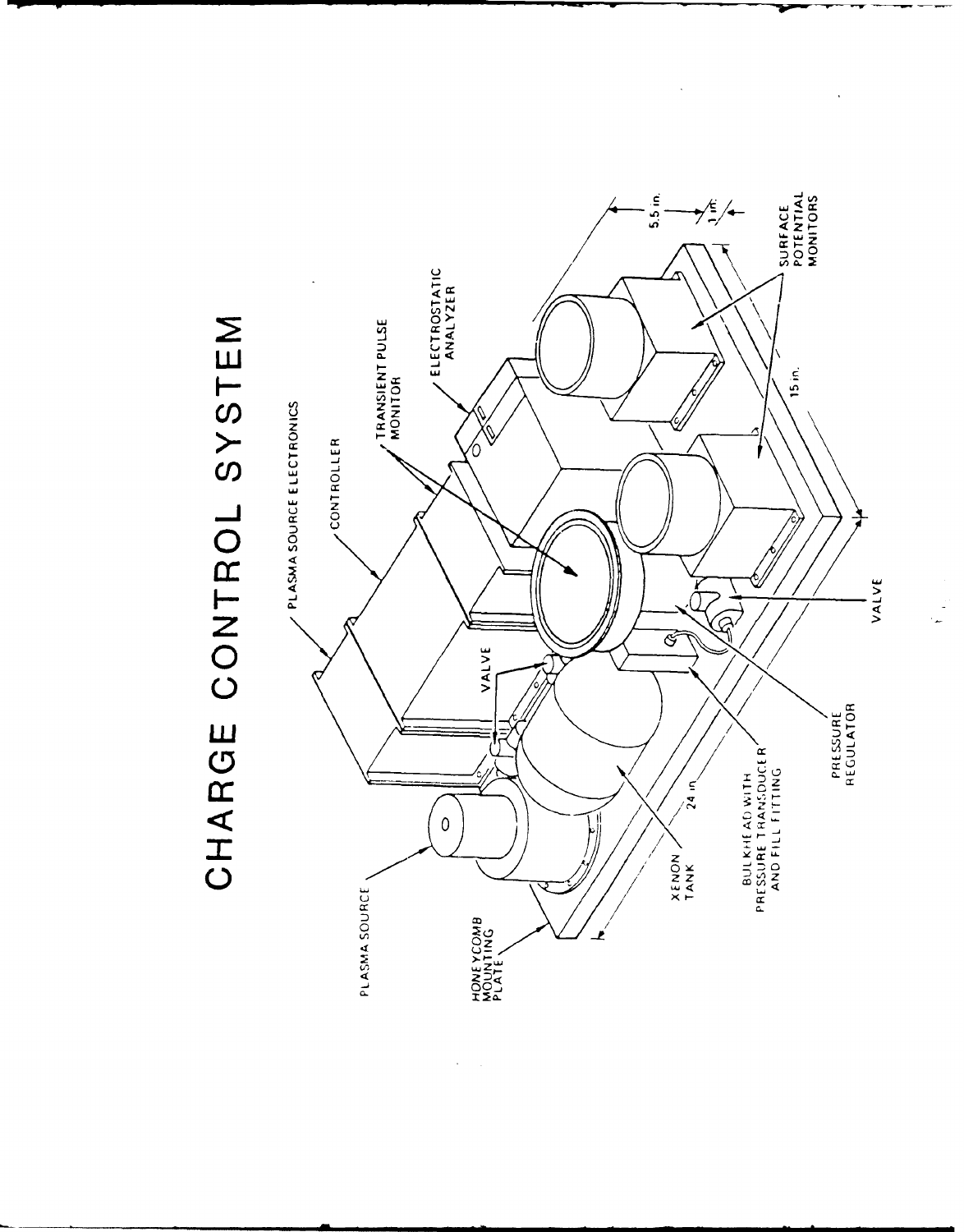

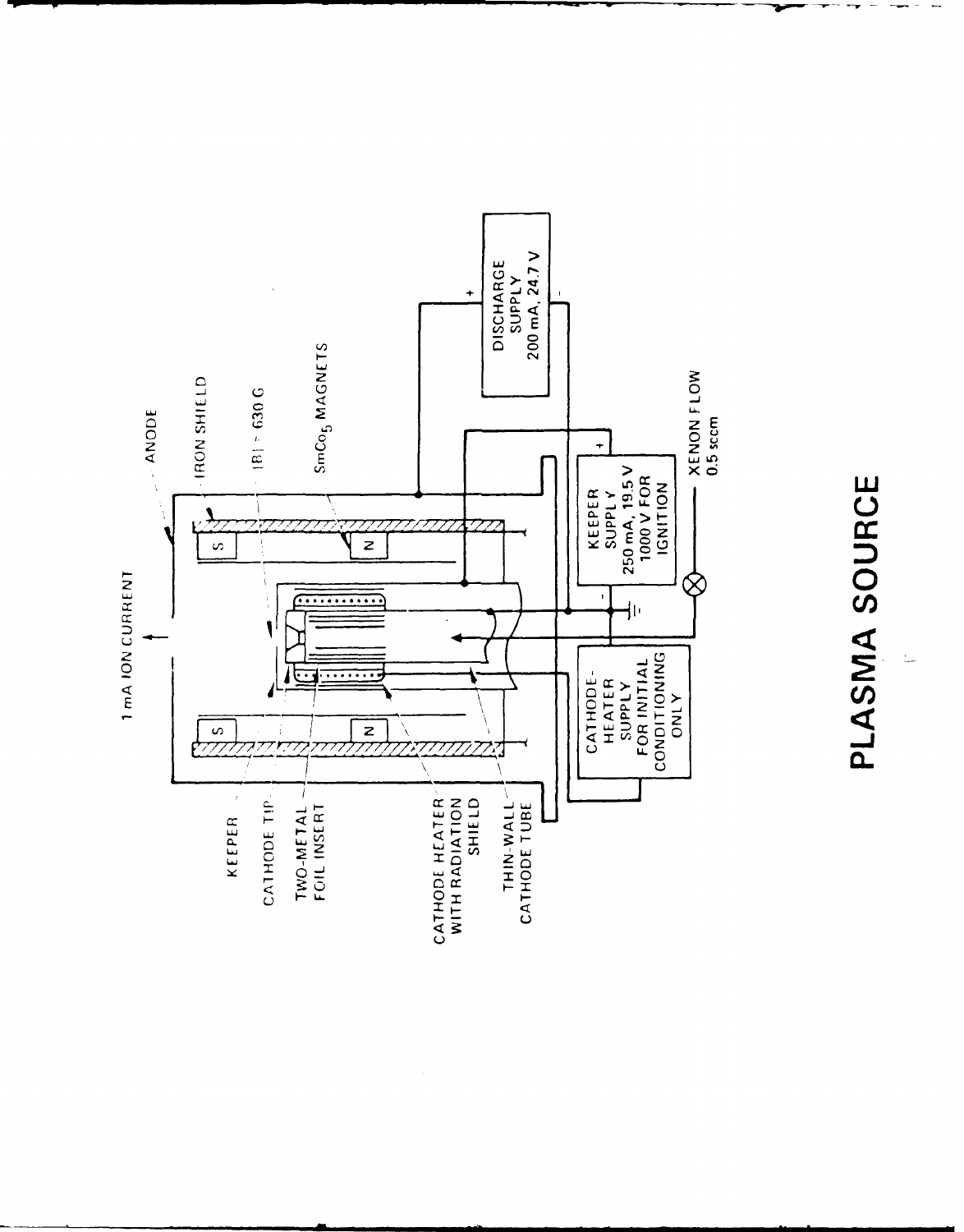

 $\ddot{\phantom{0}}$ 

 $\ddot{\phantom{0}}$ 

 $\left. \right.$  $\overline{\phantom{0}}$  $\tilde{\phantom{a}}$ Σ  $\overline{\mathbf{L}}$  $\circ$  $\circ$  $\mathbf{r}$  $\geq$  $\frac{1}{1}$  $\vdash$  $\cup$ Ш  $\vdash$  $\overline{D}$  E  $\lt$  $\circ$  $\bar{\Xi}$ 

 $\ddot{\phantom{0}}$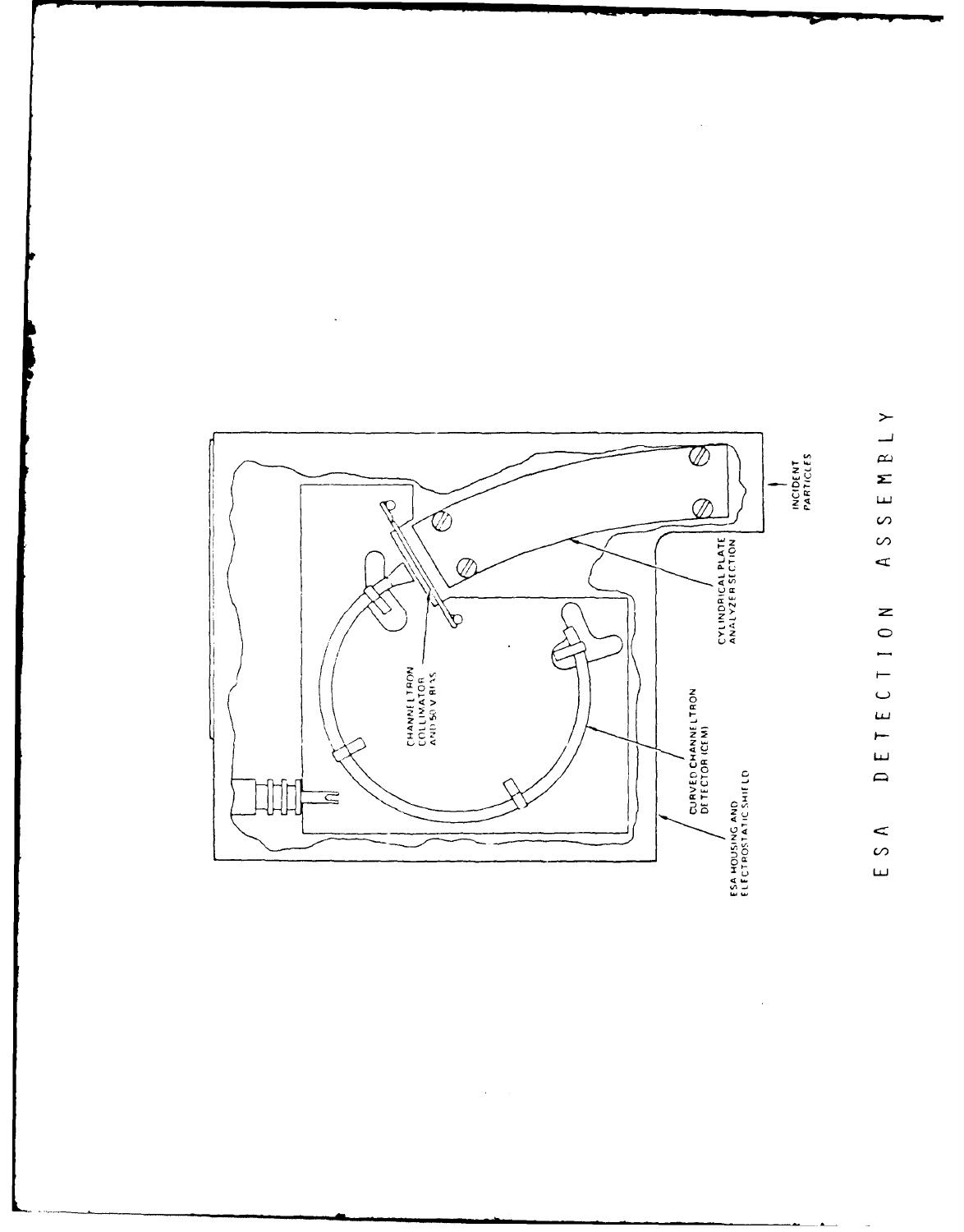

 $\ell_{\rm{max}}$ 

 $\frac{1}{\sqrt{2\pi}}$ 

## $\blacktriangleleft$  $\circ$  $\blacktriangleleft$ z

 $\zeta_{\rm{sc}}$ 

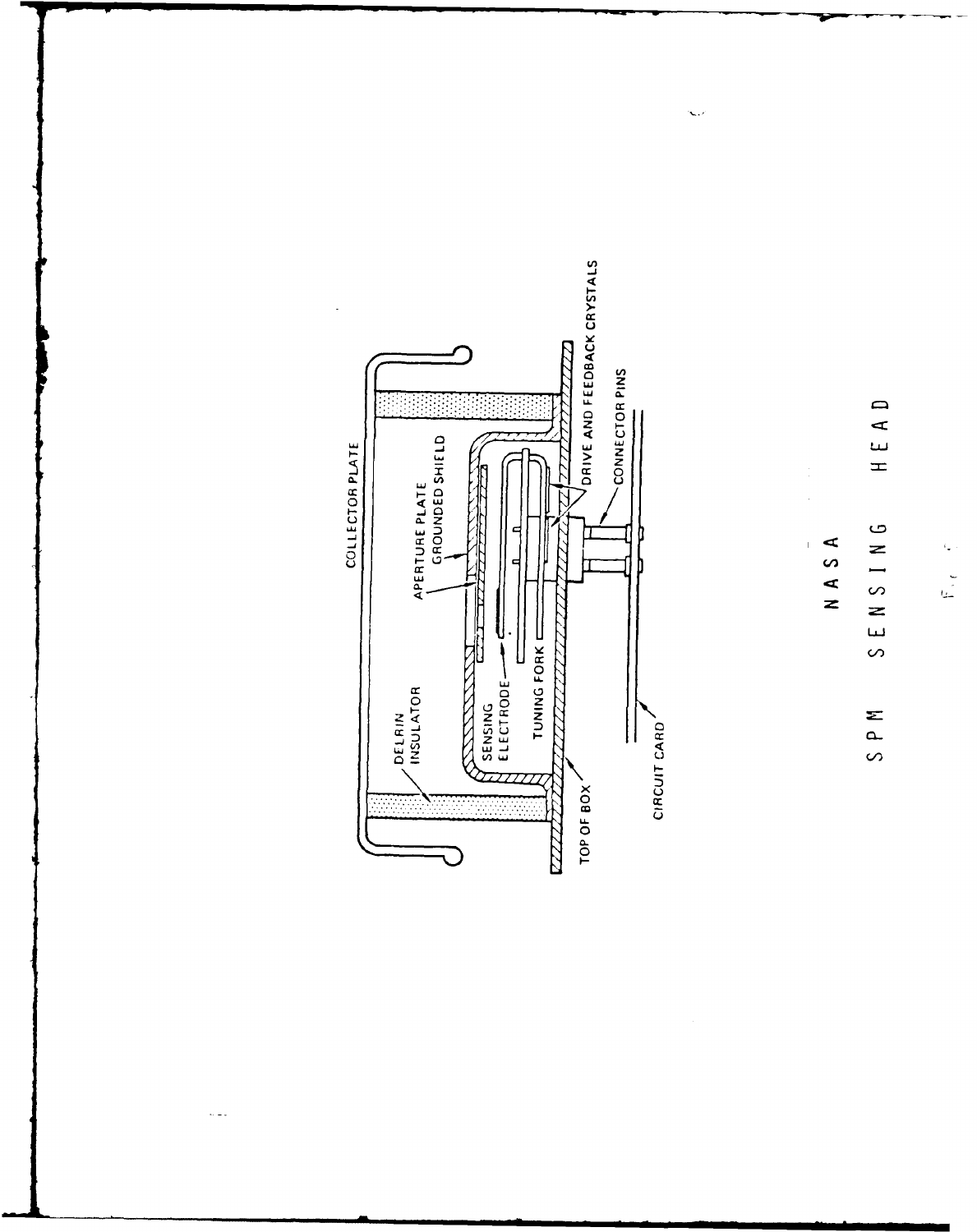